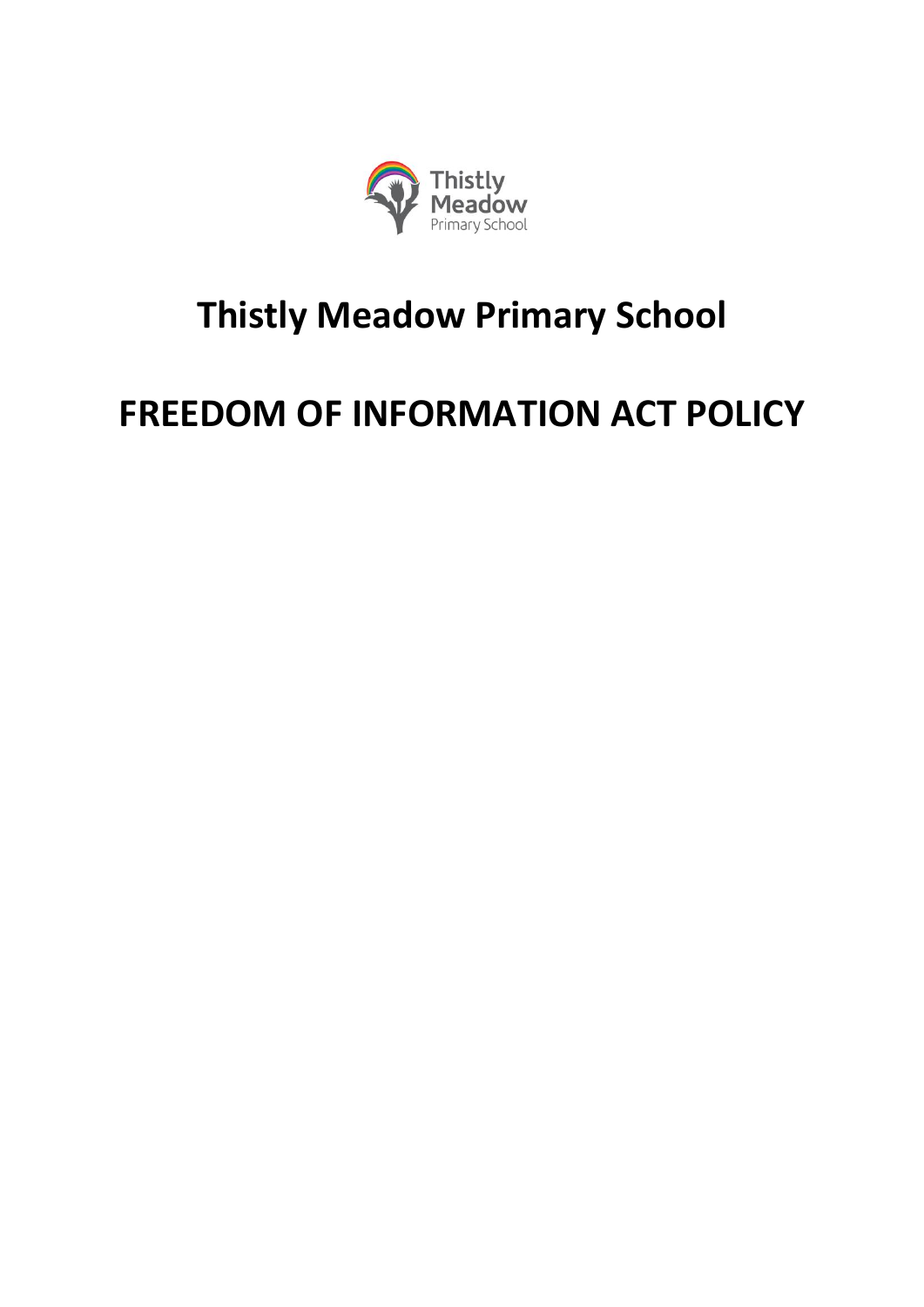### **Thistly Meadow Primary School**

## **FREEDOM OF INFORMATION ACT POLICY**

The governing body is responsible for maintenance of this scheme.

#### **1. Introduction: what a publication scheme is and why it has been developed**

One of the aims of the Freedom of Information Act 2000 (FOIA) is that public authorities, including all maintained schools, should be clear and proactive about the information they will make public.

To do this we must produce a publication scheme, setting out:

- The classes of information which we publish or intend to publish;
- The manner in which the information will be published; and
- Whether the information is available free of charge or on payment.

The scheme covers information already published and information which is to be published in the future. All information in our publication scheme is available via contact with the school office.

Some information which we hold may not be made public, for example personal information.

This publication scheme conforms to the model scheme for schools approved by the Information Commissioner.

#### **2. Aims and Objectives**

Thistly Meadow Primary School promotes high achievement by working with children to:

- Be happy, highly motivated lifelong learners.
- Achieve their very best in all areas of the curriculum.
- Develop enquiring minds, creativity and a spirit of curiosity.
- Develop self-confidence, self-esteem, self-reliance and self-respect.
- Respect themselves, others and the world in which they live.
- Be able to work collaboratively and independently.
- Extend themselves in mind, body and spirit.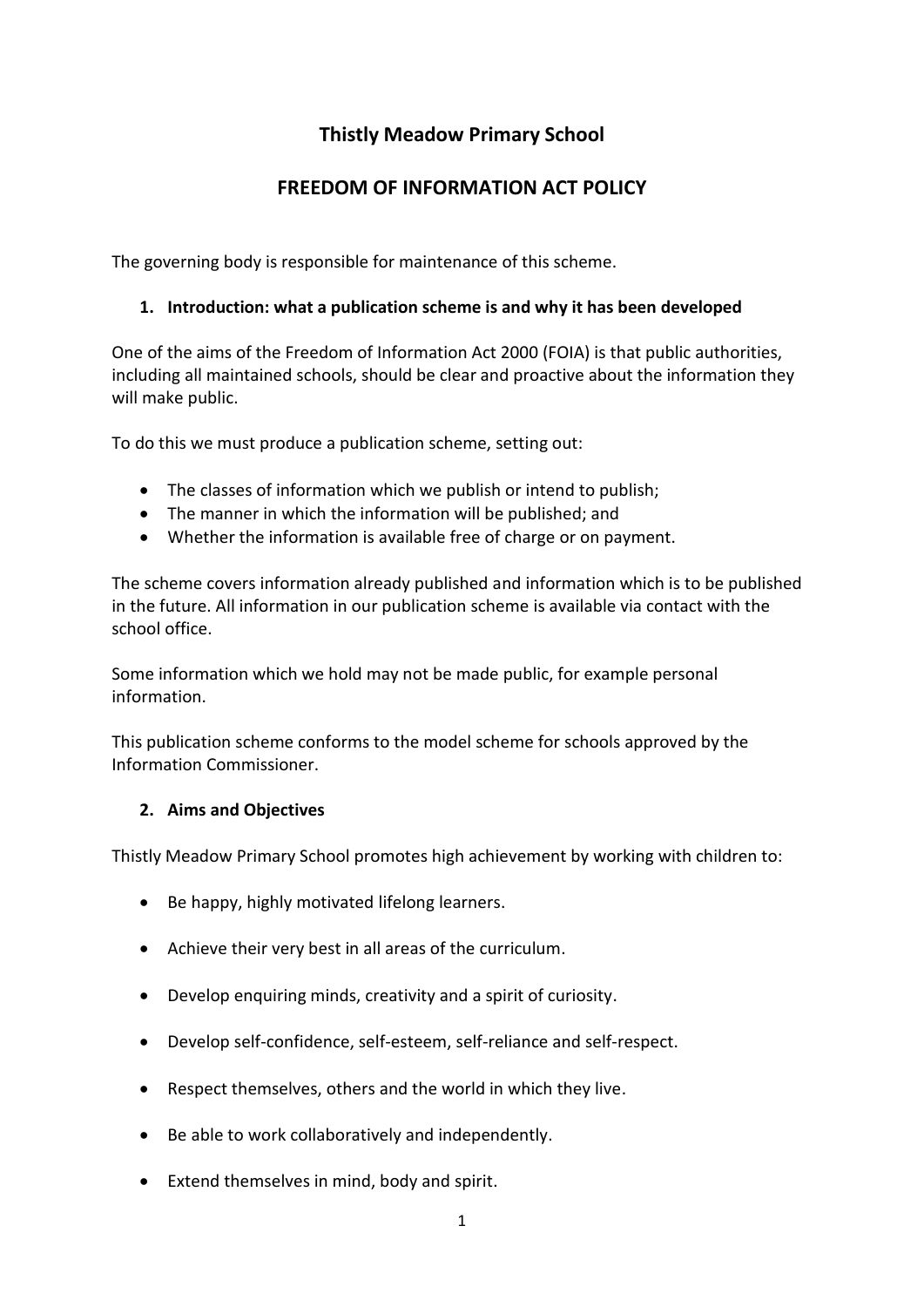Develop flexibility, adaptability, technological and problem solving skills required for the modern world.

At Thistly Meadow we support these aims by:

- Providing a broad, balanced and challenging curriculum.
- Providing a rich programme of extra-curricular activities and visits.
- Creating a stimulating, active and well resourced learning environment.
- Working collaboratively towards common goals.
- Developing a learning partnership between home, school and the community.
- Providing a variety of teaching and learning styles to stimulate all.
- Developing a cycle of target setting and review by each child, class year group and school.
- Creating a tolerant, caring, supportive environment which promotes equality and mutual respect.
- Offering an ethos of challenge, support and encouragement to succeed.

#### **3. Categories of information published**

The publication scheme guides you to information which we currently publish (or have recently published) or which we will publish in the future. This is split into categories of information known as 'classes'. These are contained in section 6 of this scheme.

The classes of information that we undertake to make available are organised into four broad topic areas:

- $\bullet$  School Prospectus information published in the school prospectus
- Governors' Documents.
- Pupils & Curriculum information and policies that relate to pupils and the school curriculum.
- School Policies and other information related to the school.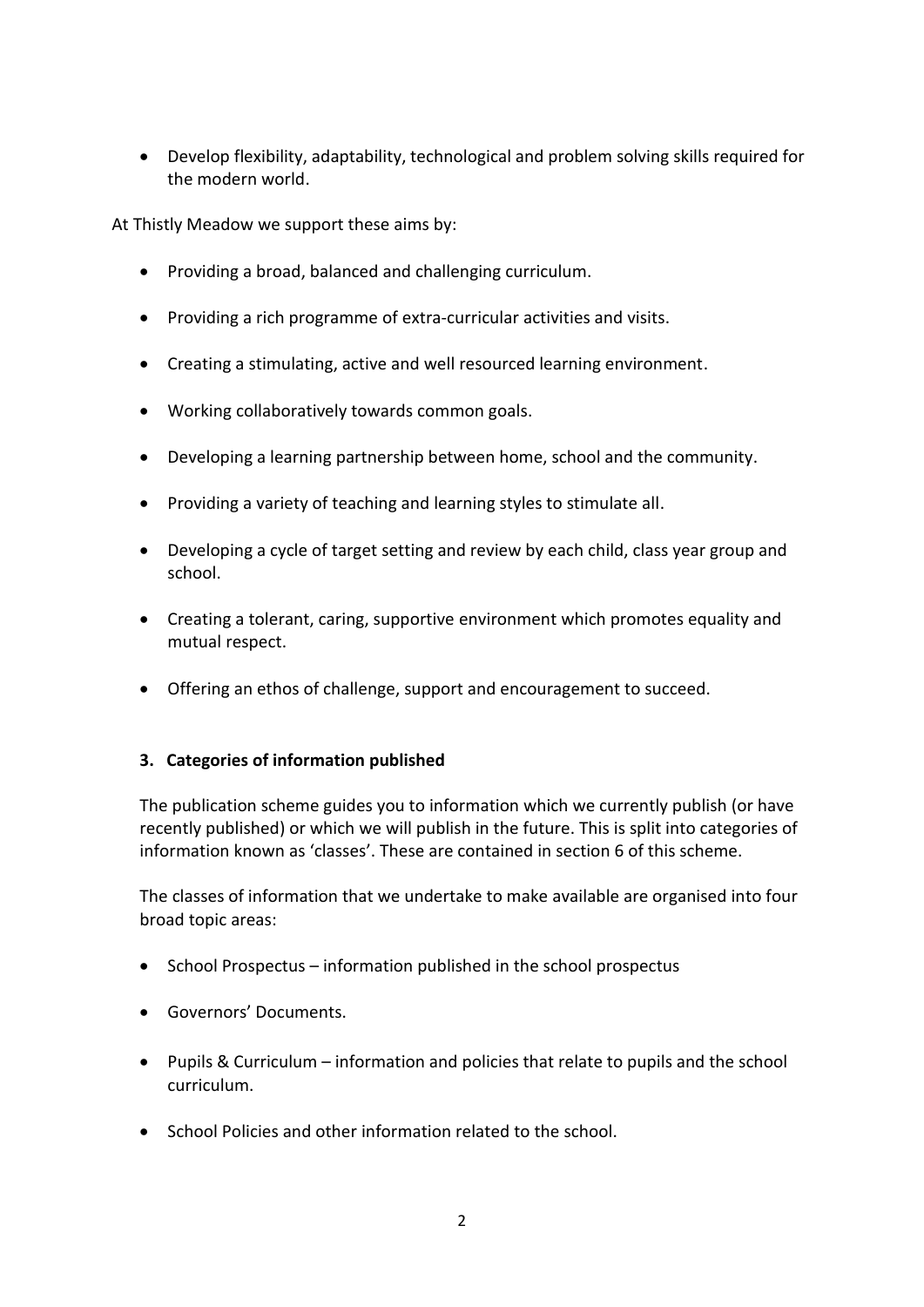#### **4. How to request information**

If you require a paper version of any of the documents within the scheme, please contact the school by telephone, email, fax or letter. Contact details are set out below.

Email: office@thistlymeadwow.leics.sch.uk Tel: 0116 2775648

Contact Address: Thistly Meadow Primary School, Hospital Lane, Blaby, Leicester, LE8 4FE.

To help us process your request quickly, please clearly mark any correspondence "PUBLICATION SCHEME REQUEST" (in CAPITALS please).

#### **5. Paying for information**

Information published on our website and the Local Authority website is free, although you may incur costs from your Internet service provider. If you don't have Internet access, you can access our website using a local library or an Internet café.

Single copies of information covered by this publication are provided free unless stated otherwise in section 6. If your request means that we have to do a lot of photocopying or printing, or pay a large postage charge, or is for a priced item such as some printed publications or videos we will let you know the cost before fulfilling your request.

#### **6. Classes of Information Currently Published**

**School Prospectus** – this section sets out information published in the school prospectus.

| <b>Class</b>             | <b>Description</b>                                                                                                                                                                                                                                                                                    |  |
|--------------------------|-------------------------------------------------------------------------------------------------------------------------------------------------------------------------------------------------------------------------------------------------------------------------------------------------------|--|
| <b>School Prospectus</b> | The contents of the school prospectus are as<br>follows; other items may be included in the<br>prospectus at the school's discretion:<br>• the name, address and telephone<br>number of the school, and the type<br>of school<br>the names of the head teacher and<br>$\bullet$<br>chair of governors |  |
|                          | a statement of the school's ethos and<br>values<br>information about the school's<br>curriculum<br>information policy on providing for<br>$\bullet$<br>pupils with special educational needs                                                                                                          |  |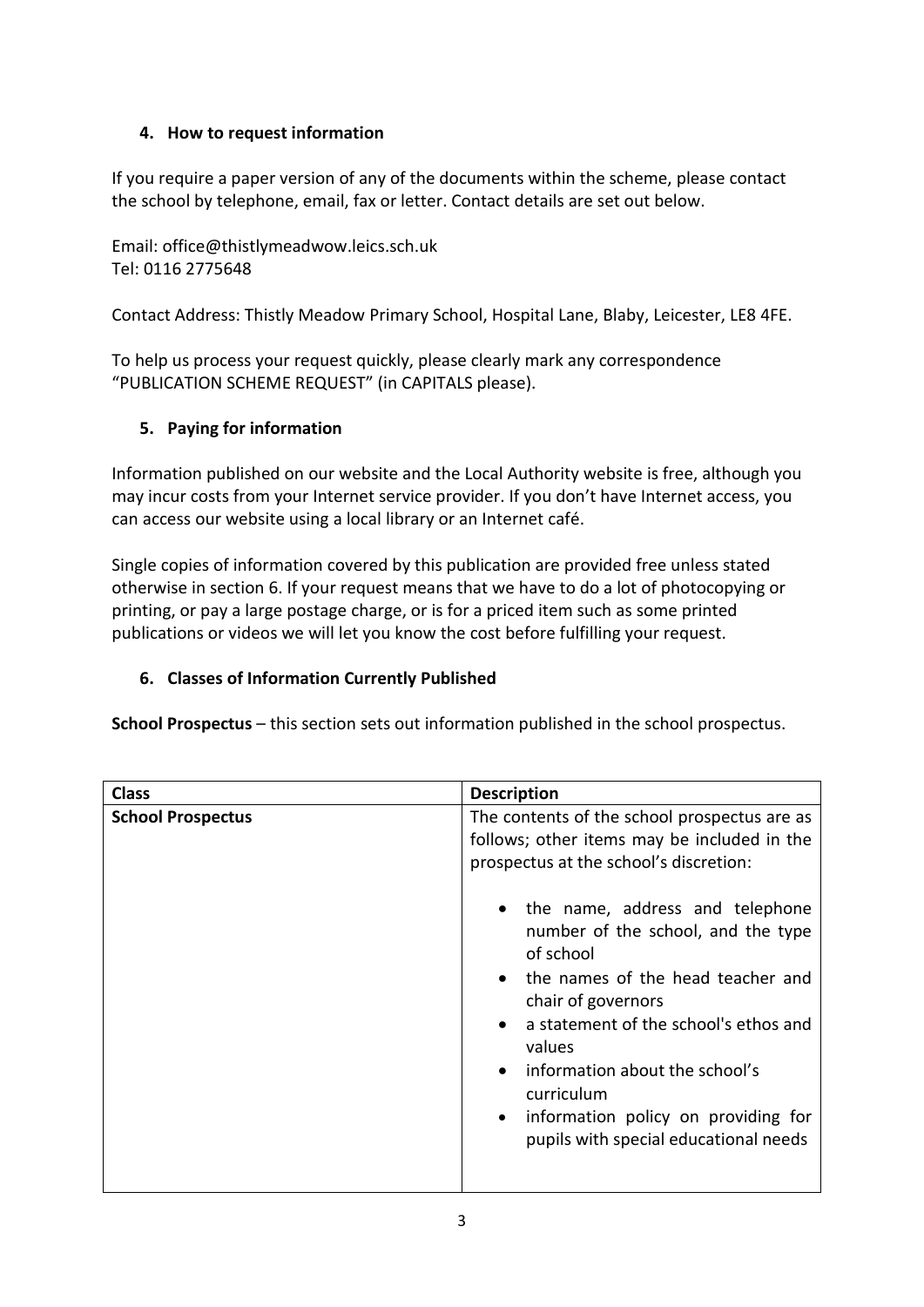| <b>Instrument of Government</b>                                               | The category of the school<br>The name of the governing body<br>$\bullet$<br>• The manner in which the governing body<br>is constituted<br>• The term of office of each category of<br>governor if less than 4 years<br>The date the instrument takes effect<br>$\bullet$ |  |
|-------------------------------------------------------------------------------|---------------------------------------------------------------------------------------------------------------------------------------------------------------------------------------------------------------------------------------------------------------------------|--|
| Minutes of meetings of the governing body<br>and it's committees <sup>1</sup> | Agreed minutes of meetings of the<br>$\bullet$<br>governing body and its committees<br>(current and last full academic school<br>year).                                                                                                                                   |  |

**Pupils & Curriculum information and policies** - This section gives access to information and policies that relate to pupils and the school curriculum.

| <b>Class</b>                            | <b>Description</b>                                                                        |  |
|-----------------------------------------|-------------------------------------------------------------------------------------------|--|
| Home - school agreement                 | Statement of the school's aims and values,<br>the school's responsibilities, the parental |  |
|                                         |                                                                                           |  |
|                                         | responsibilities and the school's                                                         |  |
|                                         | expectations of its pupils; for example                                                   |  |
|                                         | homework arrangements.                                                                    |  |
| <b>Curriculum Policy</b>                | Statement of the school's Policy for the                                                  |  |
|                                         | curriculum based on The Education Act 1996                                                |  |
|                                         | (sec 351) and sets out curriculum content,                                                |  |
|                                         | topics and emphasis.                                                                      |  |
| <b>Sex Education Policy</b>             | Statement of policy with regard to sex and                                                |  |
|                                         | relationship education.                                                                   |  |
| <b>Special Educational Needs Policy</b> | Information about the school's policy on                                                  |  |
|                                         | providing for pupils with special educational                                             |  |
|                                         | needs.                                                                                    |  |
| <b>Accessibility Plans</b>              | Agreed in consultation with the Local                                                     |  |
|                                         | Authority an agreed plan for increasing                                                   |  |
|                                         | participation of disabled pupils in the                                                   |  |
|                                         | school's curriculum, improving                                                            |  |
|                                         | the accessibility of the physical environment                                             |  |
|                                         | and improving delivery of information to                                                  |  |
|                                         | disabled pupils.                                                                          |  |
| <b>Equal Opportunities policy</b>       | Statement of policy for promoting race                                                    |  |
|                                         | equality.                                                                                 |  |
| <b>Collective Worship</b>               | Statement of arrangements in adopting the                                                 |  |
|                                         | Local Authority agreed plan for the required                                              |  |
|                                         | daily act of collective worship.                                                          |  |

 $<sup>1</sup>$  Some information might be confidential or otherwise exempt from the publication by law which we are</sup> unable to publish.

1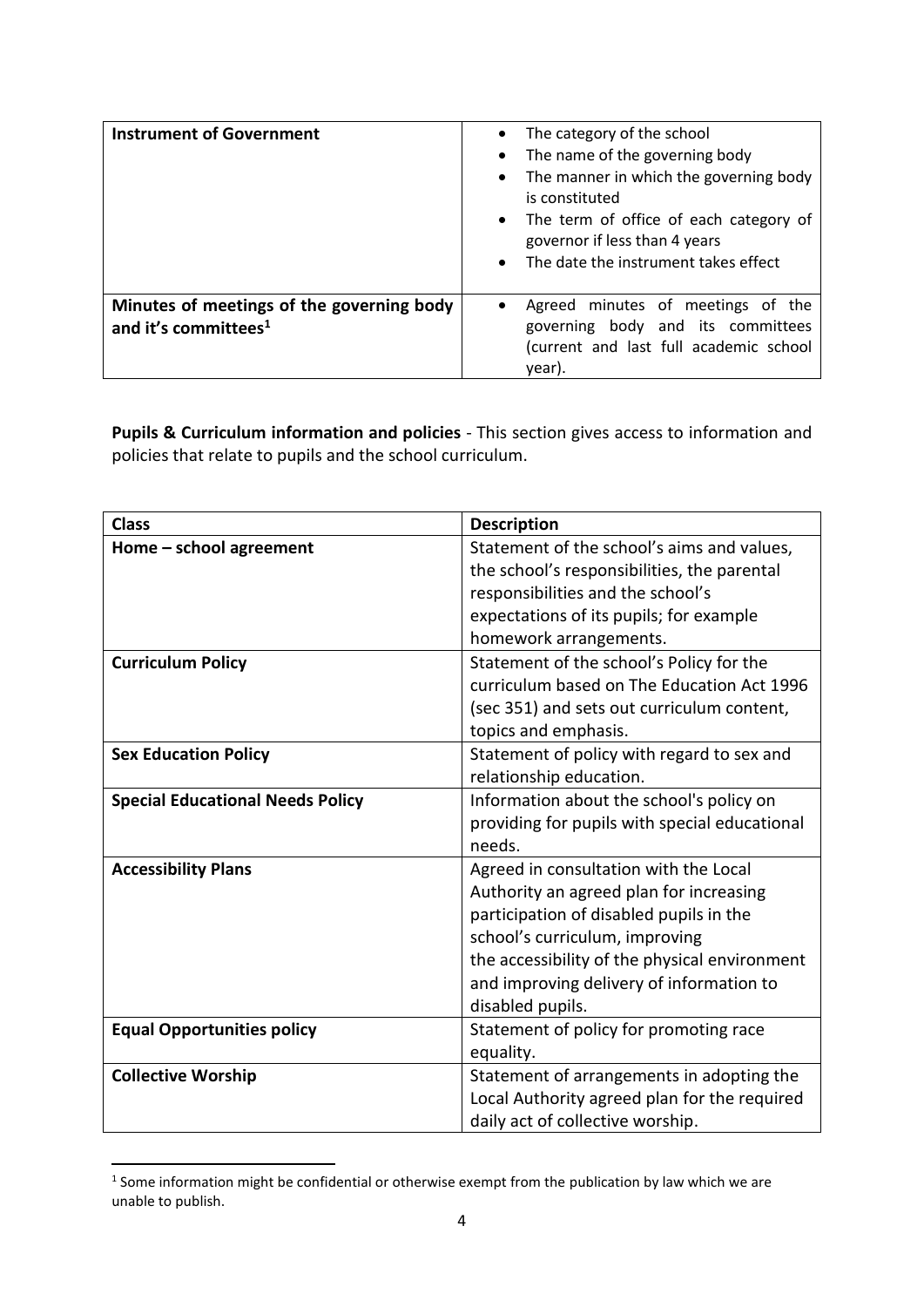| <b>Safeguarding policy</b>          | Statement of policy for safeguarding and<br>promoting welfare of pupils at the school. |  |
|-------------------------------------|----------------------------------------------------------------------------------------|--|
| <b>Overarching Behaviour policy</b> | Statement of general principles on<br>behaviour and discipline and of measures         |  |
|                                     | taken by the<br>Head teacher to prevent bullying.                                      |  |

**School Policies and other information related to the school** - This section gives access to information about policies that relate to the school in general.

| <b>Class</b>                                   | <b>Description</b>                             |  |
|------------------------------------------------|------------------------------------------------|--|
| <b>Published reports of Ofsted referring</b>   | Published report of the last inspection of the |  |
| expressly to the school                        | school and the summary of the report.          |  |
| Post-Ofsted inspection action plan             | A plan setting out the actions required        |  |
|                                                | following the last Ofsted inspection.          |  |
| <b>Charging and Remissions Policy</b>          | A statement of the school's policy with        |  |
|                                                | respect to charges and remissions for any      |  |
|                                                | optional extra or board and lodging for        |  |
|                                                | which charges are permitted, for example       |  |
|                                                | trips, swimming lessons.                       |  |
| School session times and term dates            | Details of school session and dates of school  |  |
|                                                | terms and holidays.                            |  |
| <b>Health and Safety Policy</b>                | Statement of general policy with respect to    |  |
|                                                | health and safety at work of employees         |  |
|                                                | (and others) and the organisation and          |  |
|                                                | arrangements for carrying out the policy.      |  |
| <b>Complaints procedure</b>                    | Statement of procedures for dealing with       |  |
|                                                | complaints.                                    |  |
| <b>Performance Management of Staff</b>         | Statement of procedures adopted by the         |  |
|                                                | governing body relating to the performance     |  |
|                                                | management of staff.                           |  |
| <b>Staff Conduct, Discipline and Grievance</b> | Statement of procedure for regulating          |  |
|                                                | conduct and discipline of school staff and     |  |
|                                                | procedures by which staff may seek redress     |  |
|                                                | for grievance.                                 |  |
| <b>Curriculum circulars and statutory</b>      | Any statutory instruments, departmental        |  |
| instruments                                    | circulars and administrative memoranda         |  |
|                                                | sent by the Department of Education and        |  |
|                                                | Skills to the head teacher or governing body.  |  |
| <b>Other policies</b>                          | Other policies relating to the school.         |  |

#### **7. Feedback and Complaints**

We welcome any comments or suggestions you may have about the scheme. If you want to make any comments about this publication scheme or if you require further assistance or